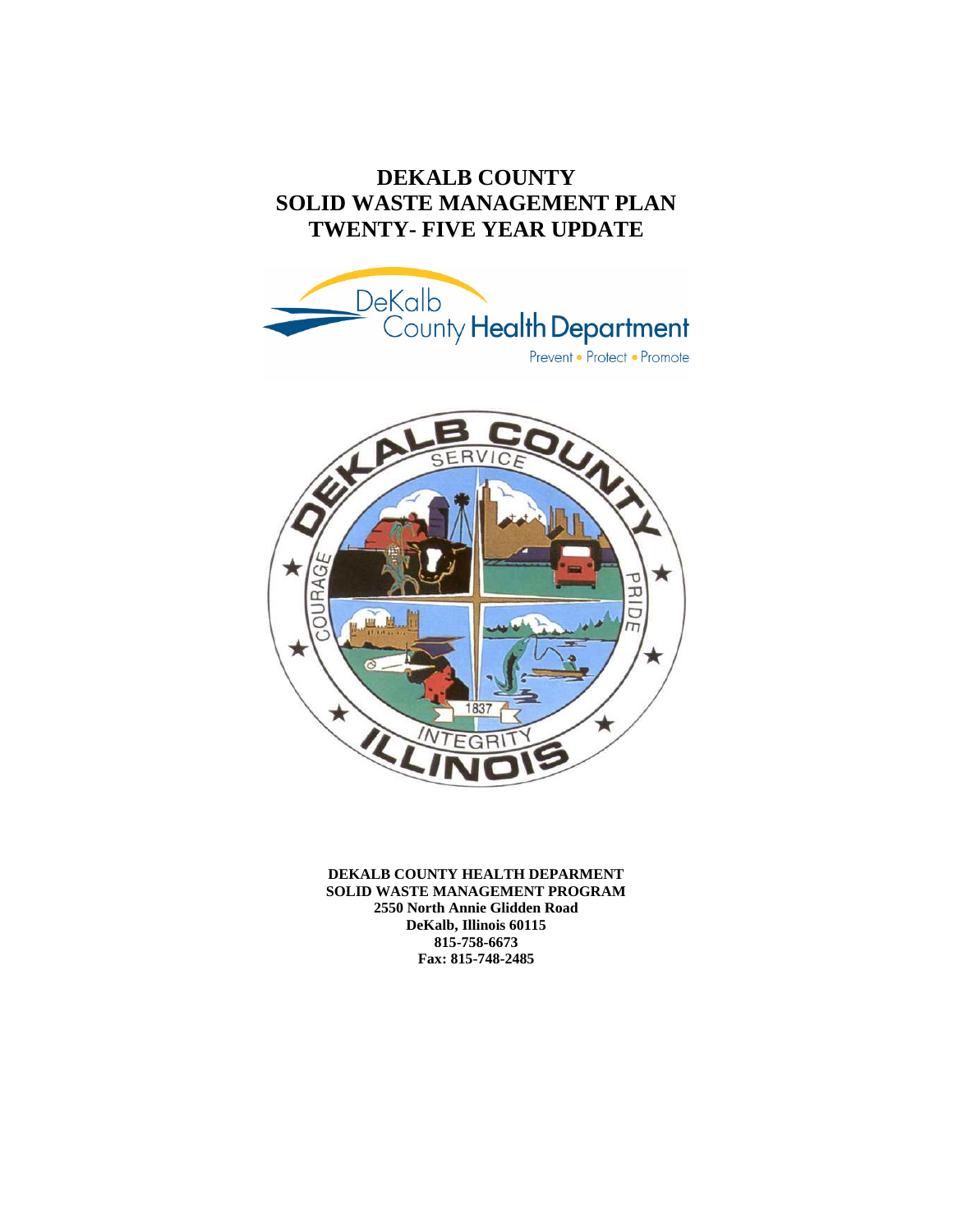#### **DEKALB COUNTY SOLID WASTE MANAGEMENT PLAN TWENTY- FIVE YEAR PLAN STATUS and RECOMMENDATIONS**

Plan Adoption Date: April 19, 1995

### **GENERAL INFORMATION**

Local Government: DeKalb County

- Contact Person: Veronica Fitzsimmons Solid Waste Specialist DeKalb County Health Department
- Address: 2550 N. Annie Glidden Road DeKalb, Illinois 60115

Telephone: 815-748-2430 FAX: 815-748-2485

| 5 Year Plan Update:  | April 19, 2000 |
|----------------------|----------------|
| 10 Year Plan Update: | April 20, 2005 |
| 15 Year Plan Update: | July 21, 2010  |
| 20 Year Plan Update: | July 15, 2015  |
| 25 Year Plan Update: | TBD, 2020      |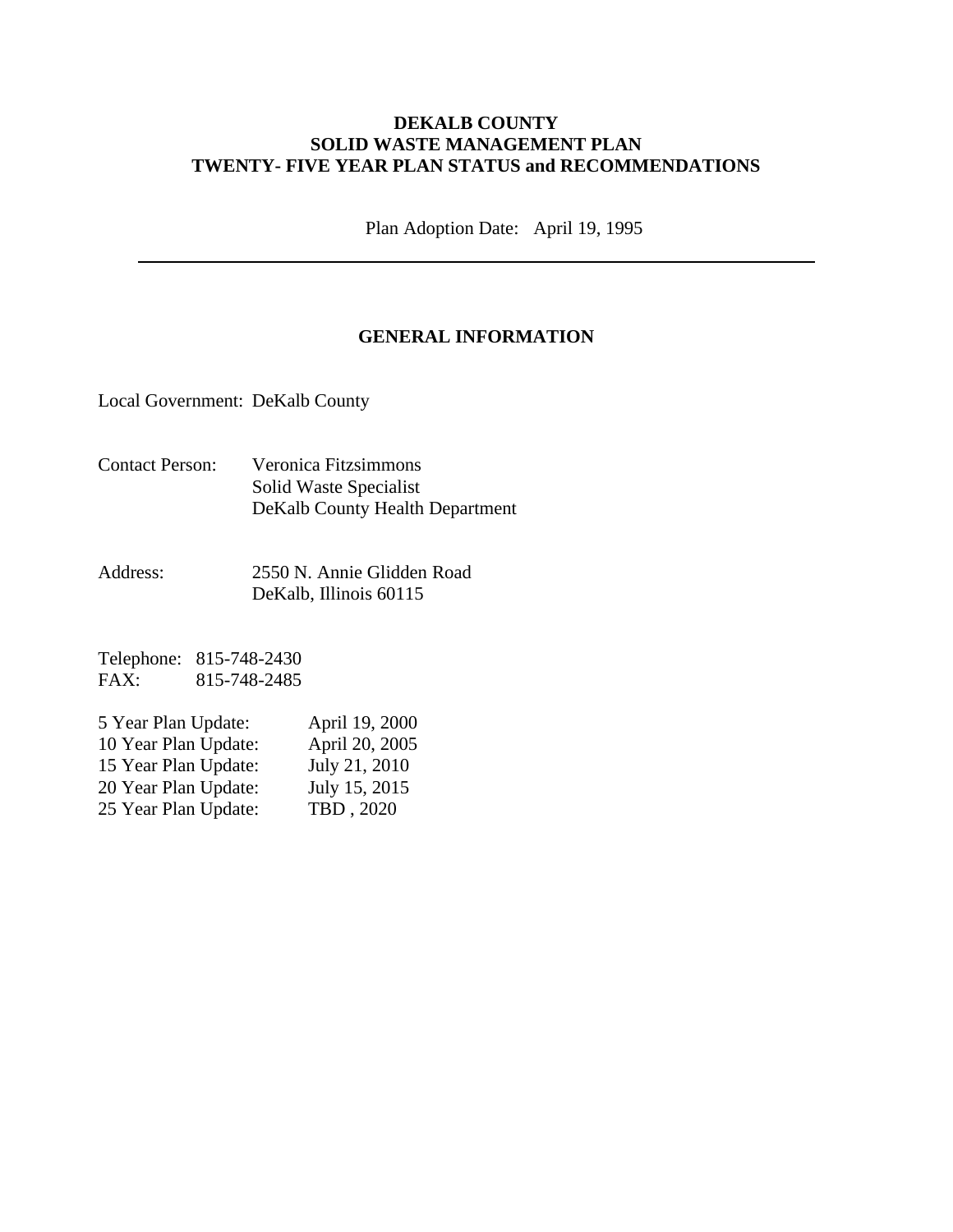#### **DEKALB COUNTY SOLID WASTE MANAGEMENT PLAN TWENTY- FIVE YEAR PLAN STATUS and RECOMMENDATIONS**

In 1995, DeKalb County adopted the DeKalb County Solid Waste Management Plan (Plan) for DeKalb County in accordance with the Solid Waste Planning and Recycling Act of 1988. The Act requires that implementation tasks in the Plan be reviewed and updated every five years.

On October 16, 2013, the DeKalb County Board adopted a resolution to create the Zero Waste Task Force, which explored adopting Zero Waste as a guiding principle for DeKalb County's Solid Waste Management Plan. The ZWTF met from November 7, 2013 to July 1, 2014 and recommended Zero Waste as a guiding principle in order to divert material from landfills into productive uses and reduce environmental impacts. The DeKalb County Board adopted Zero Waste as a guiding principle within the DeKalb County Solid Waste Management Plan on September 17, 2014.

As a result of the Task Force three main priorities emerged:

- 1. Expand Opportunities for Rural Recycling
- 2. Commercial/Multi-Unit Housing Recycling
- 3. Harvesting Organics

DeKalb County' recycling rate of 49% is greater than what is mandated by the Solid Waste and Recycling Act, at only 25%. In 2019 DeKalb County generated 3.80 pounds of solid waste per person per day that was landfilled. With Zero Waste as a guiding principle, DeKalb County residents can reduce the amount of waste going to the landfill. The goal is 2.14 pounds per person per day, by 2034.

The following is a list of the implementation tasks that were included in the DeKalb County Solid Waste Management Plan (Plan) adopted in 1995. The tasks are grouped into two categories: Waste Reduction (education, recycling, source reduction) and Final Disposal (final disposal of waste generated in DeKalb County). The attached tables indicate the current status of each task with the 2020 Plan recommendations. Changes from the 20-year plan update are in *italics*.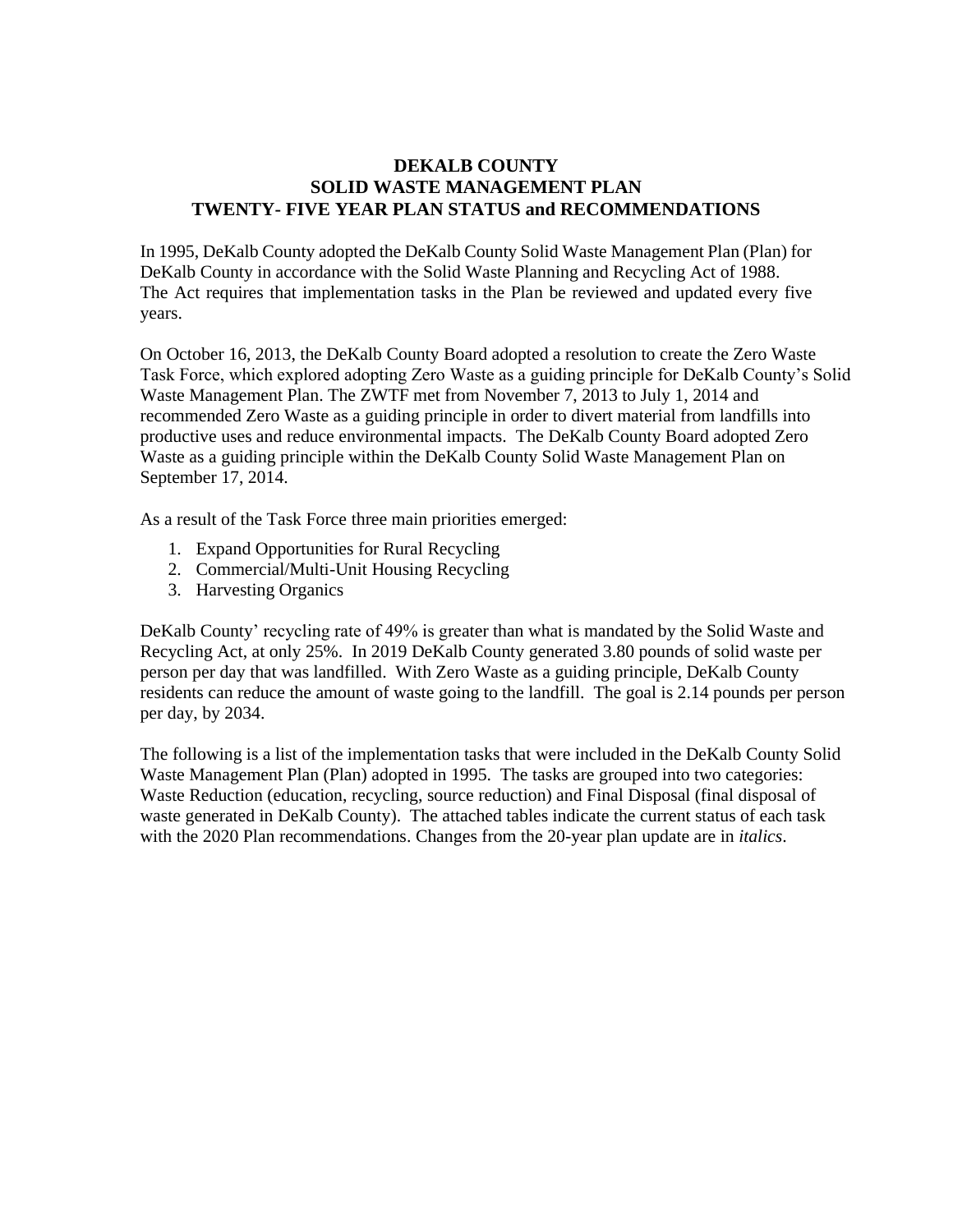### **TASK #1: PUBLIC INFORMATION AND PROMOTION OF SOURCE REDUCTION, HAZARDOUS WASTE MANAGEMENT, SCHOOL RECYCLING EDUCATION AND LANDSCAPE MANAGEMENT**

| Task<br># | 2020 PLAN RECOMMENDATION                                                                                                                                                                                                                                       | <b>STATUS</b> |
|-----------|----------------------------------------------------------------------------------------------------------------------------------------------------------------------------------------------------------------------------------------------------------------|---------------|
| $1-1$     | Continue the solid waste education program that the University of Illinois<br>Cooperative Extension Service is providing.                                                                                                                                      | Ongoing       |
| $1-2$     | Maintain and promote the "information clearinghouse" at the DeKalb<br>County Health Department and continue to obtain informational<br>documents on source reduction, recycling, composting, and household<br>hazardous waste.                                 | As needed     |
| $1-3$     | Implement publicity campaigns, and obtain assistance from local civic<br>organizations.                                                                                                                                                                        | As needed     |
| $1 - 4$   | Continue to conduct public outreach campaigns at public events.                                                                                                                                                                                                | As needed     |
| $1 - 5$   | Continue periodic news/media releases.                                                                                                                                                                                                                         | As needed     |
| $1-6$     | Continue to encourage residents to leave grass clippings on the lawn or to<br>compost landscape waste. Provide information on how to minimize<br>potential problems with backyard composting.                                                                  | As needed     |
| $1 - 7$   | Continue to update agency / solid waste "web page" for dissemination of<br>information including Social Media outlets.                                                                                                                                         | As needed     |
| $1-8$     | Promote and assist with the development of enhanced in-school recycling<br>and waste reduction education programs.                                                                                                                                             | On going      |
| $1-9$     | Promote and coordinate Household Hazardous Waste Collection events<br>utilizing the Host Agreement funds                                                                                                                                                       | On going      |
| $1 - 10$  | Move Zero Waste forward by increasing outreach and education at all<br>levels, collaboration among governments, keeping the concept in the<br>public eye through a variety of communication strategies, working with<br>waste haulers, and impacting behavior. | On going      |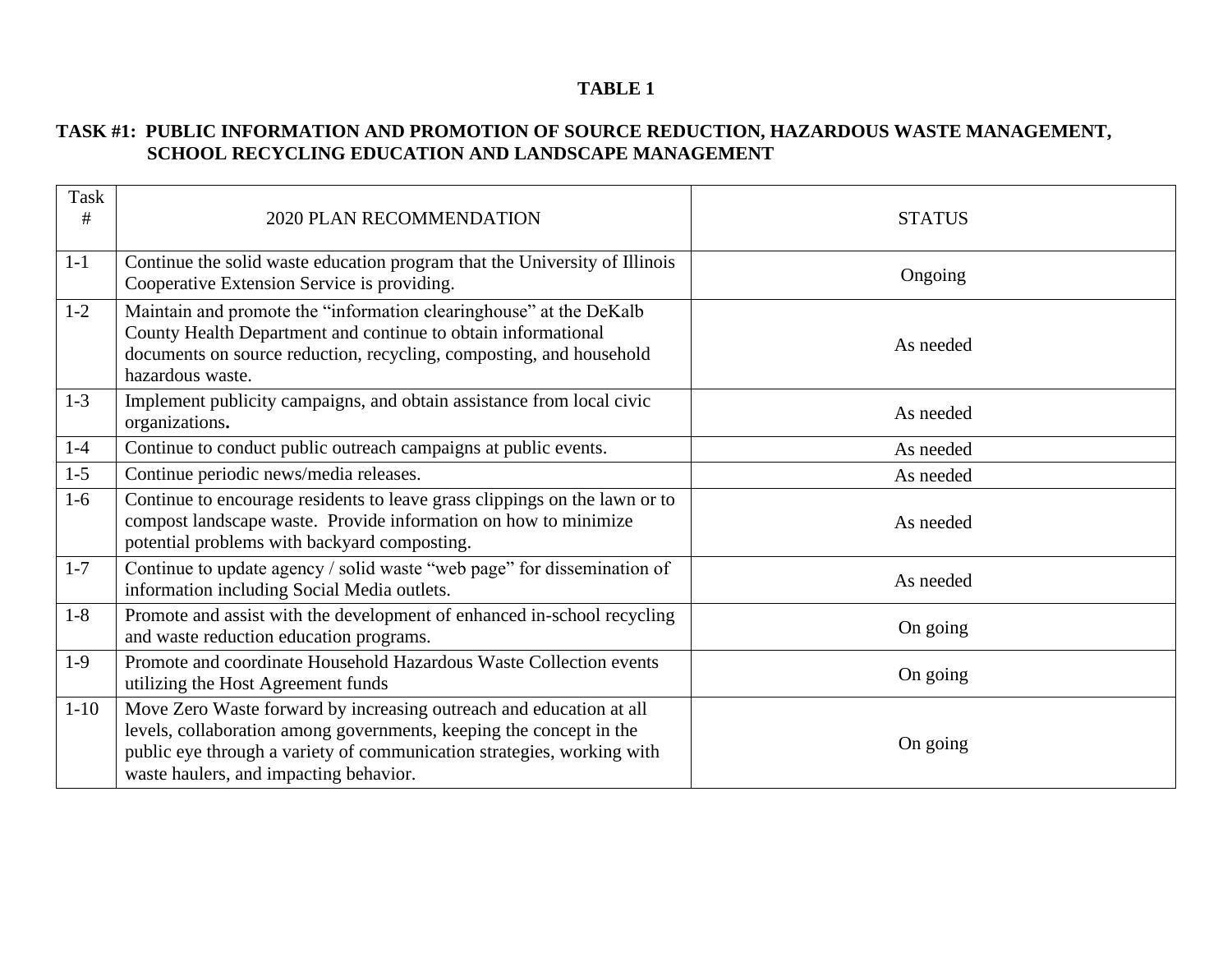## **TASK #2:** *PROMOTE WASTE REDUCTION AND RECYCLING AT COUNTY FACILITIES INCLUDING EDUCATION FOR BUSINESSES AND INSTITUTIONS*

| Task<br># | 2020 PLAN RECOMMENDATION                                                                                                                                                                                                                       | <b>Status</b> |
|-----------|------------------------------------------------------------------------------------------------------------------------------------------------------------------------------------------------------------------------------------------------|---------------|
| $2 - 1$   | Identify options for recycling and for procurement of materials that<br>reduce waste.                                                                                                                                                          | As needed     |
| $2 - 2$   | Expand County government recycling and waste reduction<br>programs, including procurement of recycled content products to set<br>an example for other units of government and business.                                                        | Continue      |
| $2 - 3$   | Evaluate, monitor, and publicize results of waste audits.                                                                                                                                                                                      | As needed     |
| $2 - 4$   | Provide information to businesses and institutions informing them<br>of the waste audit assistance program, as well as other opportunities<br>through private industry (i.e. waste management companies) who<br>can also provide this service. | As needed     |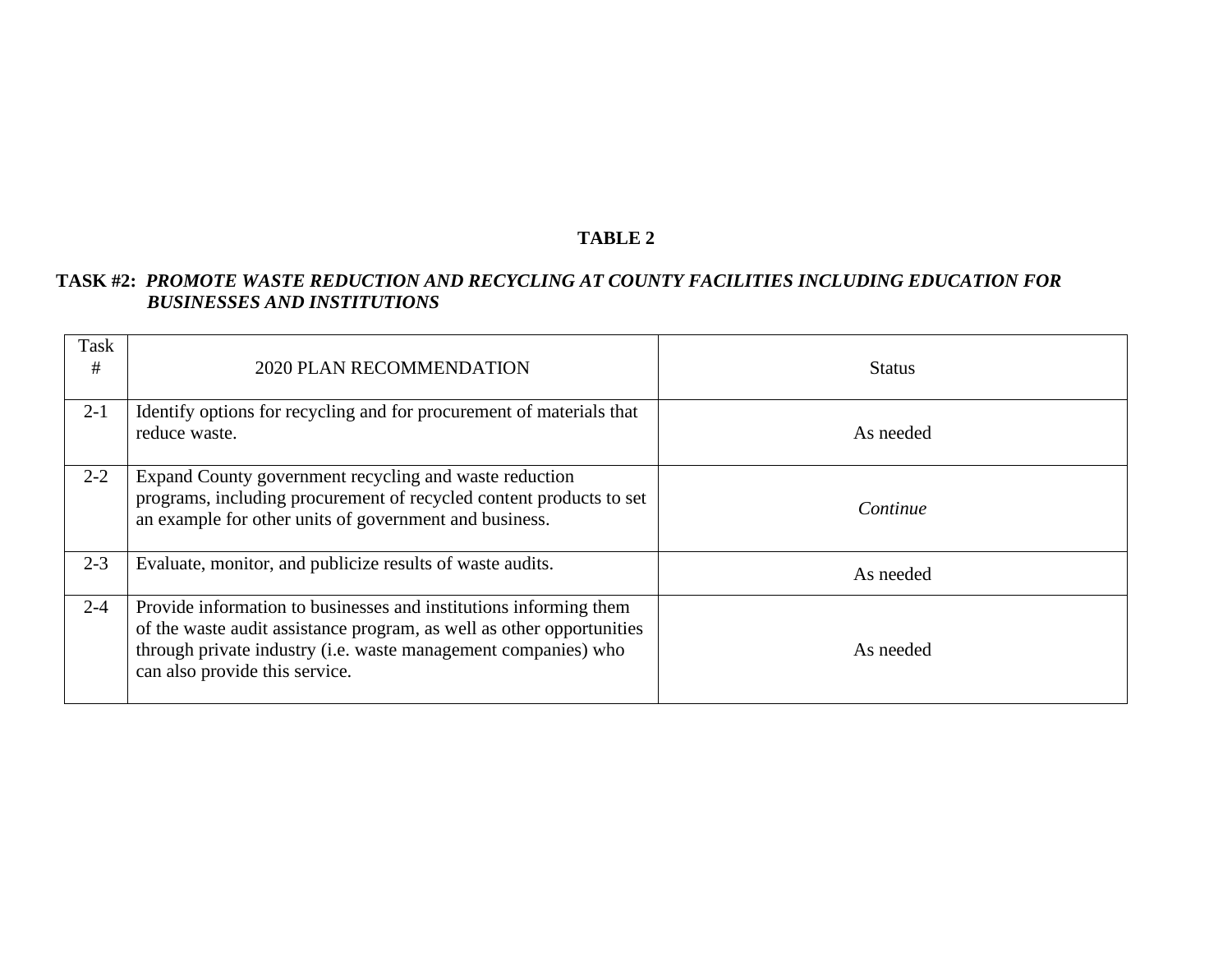# **TASK 3: EVALUATE OPTIONS FOR FACILITATING THE EXCHANGE / REUSE OF MATERIALS**

| Task  | 2020 PLAN RECOMMENDATION                                                              | <b>Status</b> |
|-------|---------------------------------------------------------------------------------------|---------------|
| $3-1$ | Promote and publicize freecycling – electronic swap boards for materials<br>exchange. | As needed     |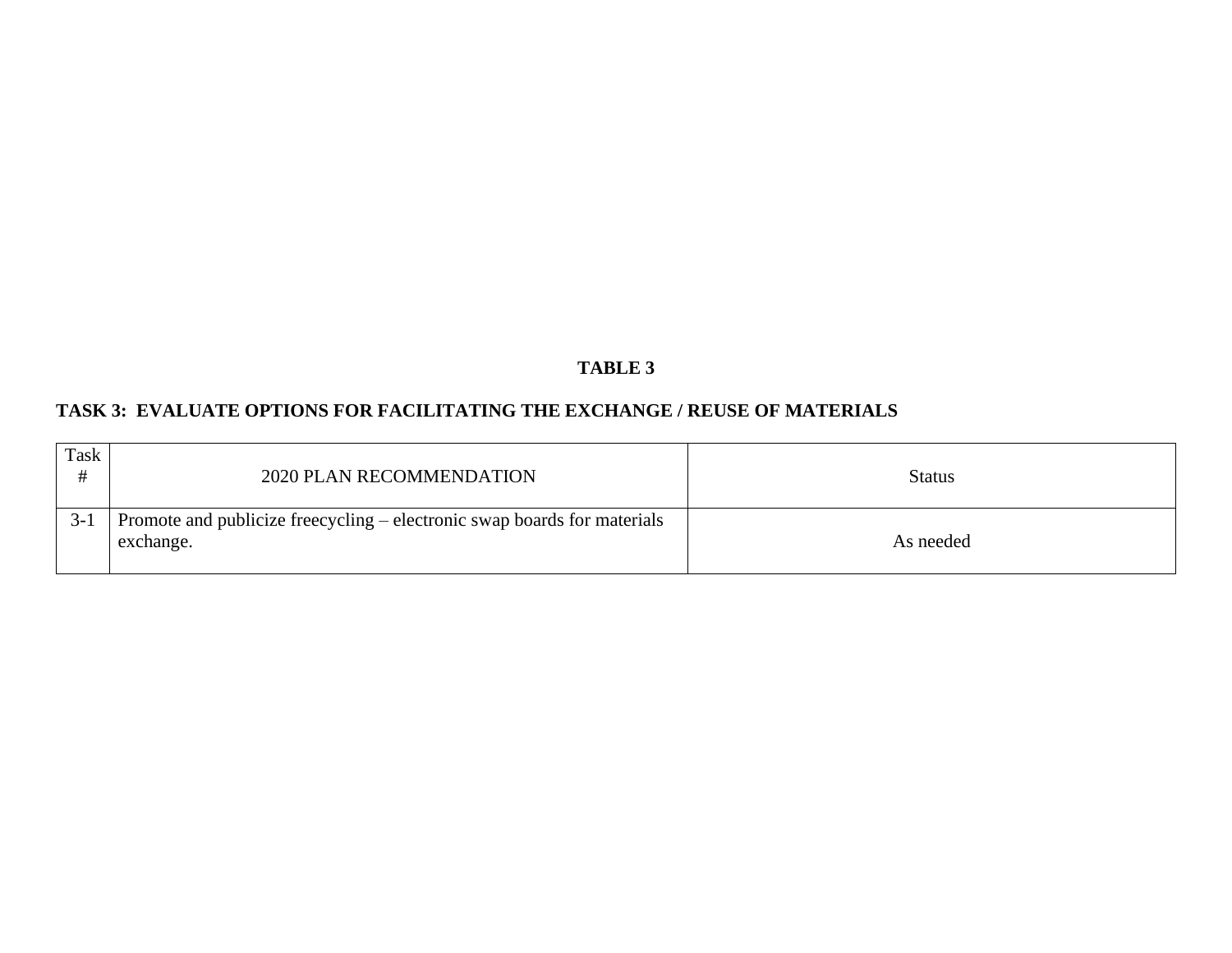### **TASK 4: EVALUATE OPTIONS FOR MANAGING USED OIL, PAINT, TIRES, WHITE GOODS, ELECTRONIC DEVICES AND HOUSEHOLD HAZARDOUS WASTE**

| Task<br># | 2020 PLAN RECOMMENDATION                                                                                                                                                                                                                                      | <b>Status</b> |
|-----------|---------------------------------------------------------------------------------------------------------------------------------------------------------------------------------------------------------------------------------------------------------------|---------------|
| $4 - 1$   | Consider alternatives to paint and oil collection program including paint<br>exchanges and single event collection programs.                                                                                                                                  | As needed     |
| $4 - 2$   | Inform the community of regional household hazardous waste (HHW)<br>collections. Utilize funding from the host agreement to offer annual local<br>HHW collections.                                                                                            | On going      |
| $4 - 3$   | Assess the need to develop an alternative white goods collection and<br>management system.                                                                                                                                                                    | As needed     |
| $4 - 4$   | Continue work along with the DeKalb County Highway Department in<br>monitoring and evaluating the current system for managing used tires and<br>host an annual used tire recycling drive for tires collected by<br>municipalities during highway maintenance. | As needed     |
| $4 - 5$   | Continue <i>annual</i> e-waste collections and <i>promote the use of e-waste</i><br>programs such as the At Your Door program currently set-up through<br>municipalities.                                                                                     | On going      |
| $4-6$     | Investigate medication collection/disposal programs.                                                                                                                                                                                                          | As needed     |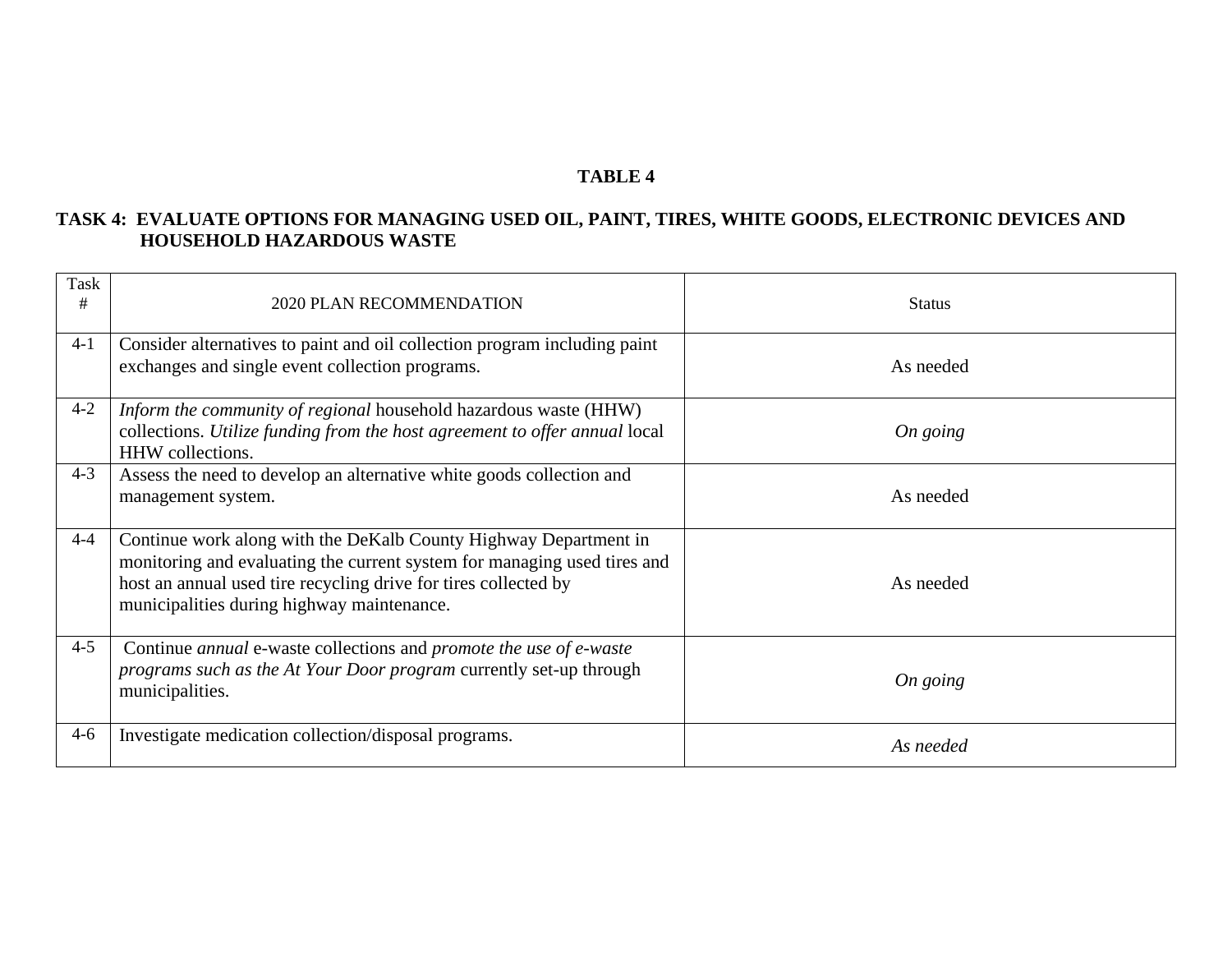## **TASK 5: ESTABLISH A NETWORK OF RURAL DROP-OFF CENTERS AND/OR CURBSIDE COLLECTION**

| <b>Task</b><br># | <b>2020 PLAN RECOMMENDATION</b>                                                                                                                                                                                                                                                    | <b>Status</b> |
|------------------|------------------------------------------------------------------------------------------------------------------------------------------------------------------------------------------------------------------------------------------------------------------------------------|---------------|
| $5 - 1$          | Continue to monitor municipalities, townships, haulers and citizens usage<br>of recycling drop-off centers that service the unincorporated areas of the<br>County.                                                                                                                 | On going      |
| $5 - 2$          | Continue to evaluate and review sites' manpower needs, operating hours,<br>materials accepted, staff who work at the centers, cost of the program and<br>payment method.                                                                                                           | As needed     |
| $5 - 3$          | Seek alternatives to the burning of landscape waste.                                                                                                                                                                                                                               | As needed     |
| $5-4$            | Investigate the need for an ordinance requiring haulers operating in the<br>County to offer residential recycling throughout the County, especially, in<br>rural and unincorporated areas. Evaluate any costs, logistics and other<br>items associated with residential recycling. | On going      |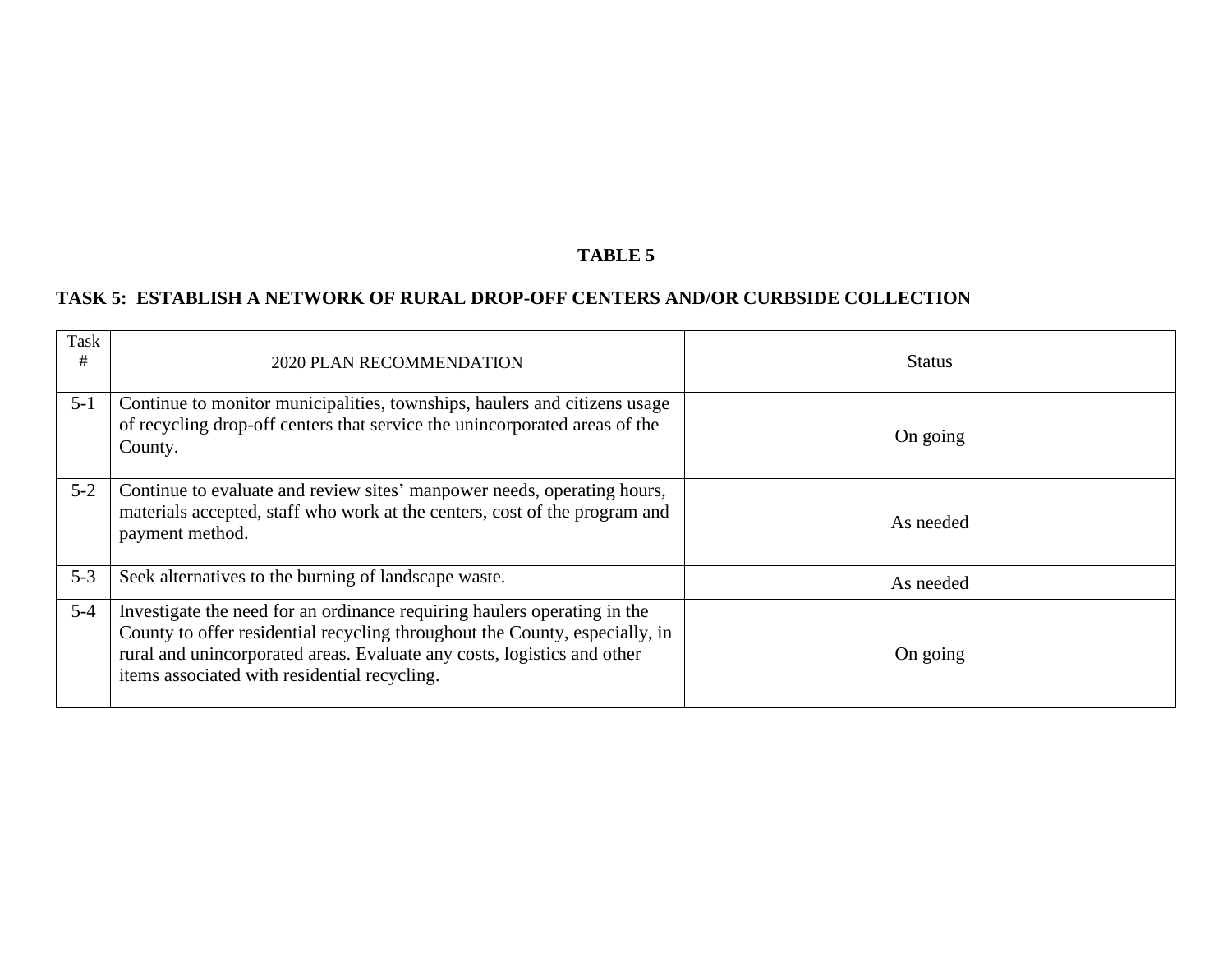# **TASK 6: ASSIST MUNICIPALITIES WITH IMPLEMENTATION OF ORGANIC CURBSIDE RECYCLING PROGRAMS**

| Task<br># | 2020 PLAN RECOMMENDATION                                                                                                                                                                                | <b>Status</b> |
|-----------|---------------------------------------------------------------------------------------------------------------------------------------------------------------------------------------------------------|---------------|
| $6-1$     | Provide technical assistance to municipalities in establishing and /or<br>expanding curbside or drop-off recycling programs.                                                                            | As needed     |
| $6 - 2$   | Investigate and encourage diversion of organic materials from landfill.                                                                                                                                 | On going      |
| $6 - 3$   | Develop partnerships with other entities that can assist with diversion<br>technologies.                                                                                                                | As needed     |
| $6-4$     | Investigate the potential need for an ordinance requiring haulers to provide<br>curbside recycling of organic waste. Evaluate any costs or logistical needs<br>associated with recycling organic waste. | Completed     |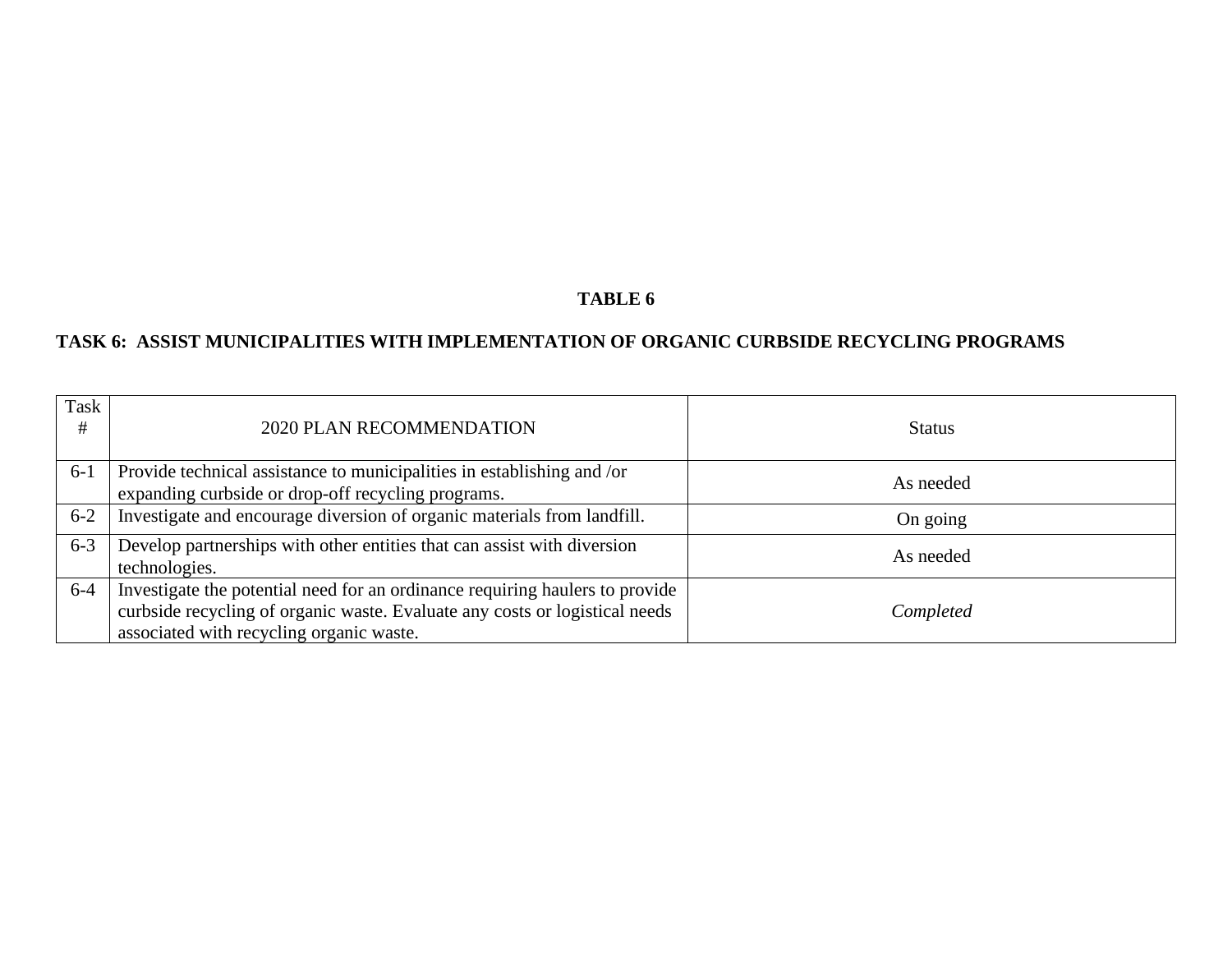# **TASK 7: ASSIST MUNICIPALITIES WITH COMMERICAL (MULTI-UNIT/INSTITUTIONAL) RECYCLING PROGRAMS**

| <b>Task</b><br># | 2020 PLAN RECOMMENDATION                                                                                                                                                                                        | <b>Status</b> |
|------------------|-----------------------------------------------------------------------------------------------------------------------------------------------------------------------------------------------------------------|---------------|
| $7 - 1$          | Examine the commercial and institutional recycling services<br>already being offered by local haulers.                                                                                                          | On going      |
| $7 - 2$          | Study recycling ordinances or licensing agreements from other<br>local government units.                                                                                                                        | On going      |
| $7 - 3$          | Conduct public meetings with hauling companies, the local<br>business/industrial associations and public officials on the<br>development of a more comprehensive commercial/institutional<br>recycling program. | As needed     |
| $7 - 4$          | Provide resources for commercial recycling programs.                                                                                                                                                            | On going      |
| $7 - 5$          | Study possible alternatives to increase and promote commercial<br>recycling in the County.                                                                                                                      | On going      |
| $7-6$            | Provide recognition to businesses with waste reduction and<br>recycling programs.                                                                                                                               | Assessing     |
| $7 - 7$          | Provide incentives or assistance to businesses that seek to<br>implement waste reduction and recycling programs.                                                                                                | As available  |
| $7 - 8$          | Continue to encourage existing as well as new multi-unit<br>recycling programs in the County.                                                                                                                   | On going      |
| $7-9$            | Provide technical assistance to municipalities in establishing and<br>/or expanding multi-unit recycling programs.                                                                                              | Assessing     |
| $7-10$           | Investigate and encourage diversion from landfill of organic<br>materials.                                                                                                                                      | Completed     |
| $7 - 11$         | Develop partnerships with other entities who can assist in<br>diversion technologies.                                                                                                                           | On going      |
| $7-12$           | Consider an ordinance requiring commercial accounts to provide<br>recycling of at least their two largest recyclable commodities.                                                                               | Assessing     |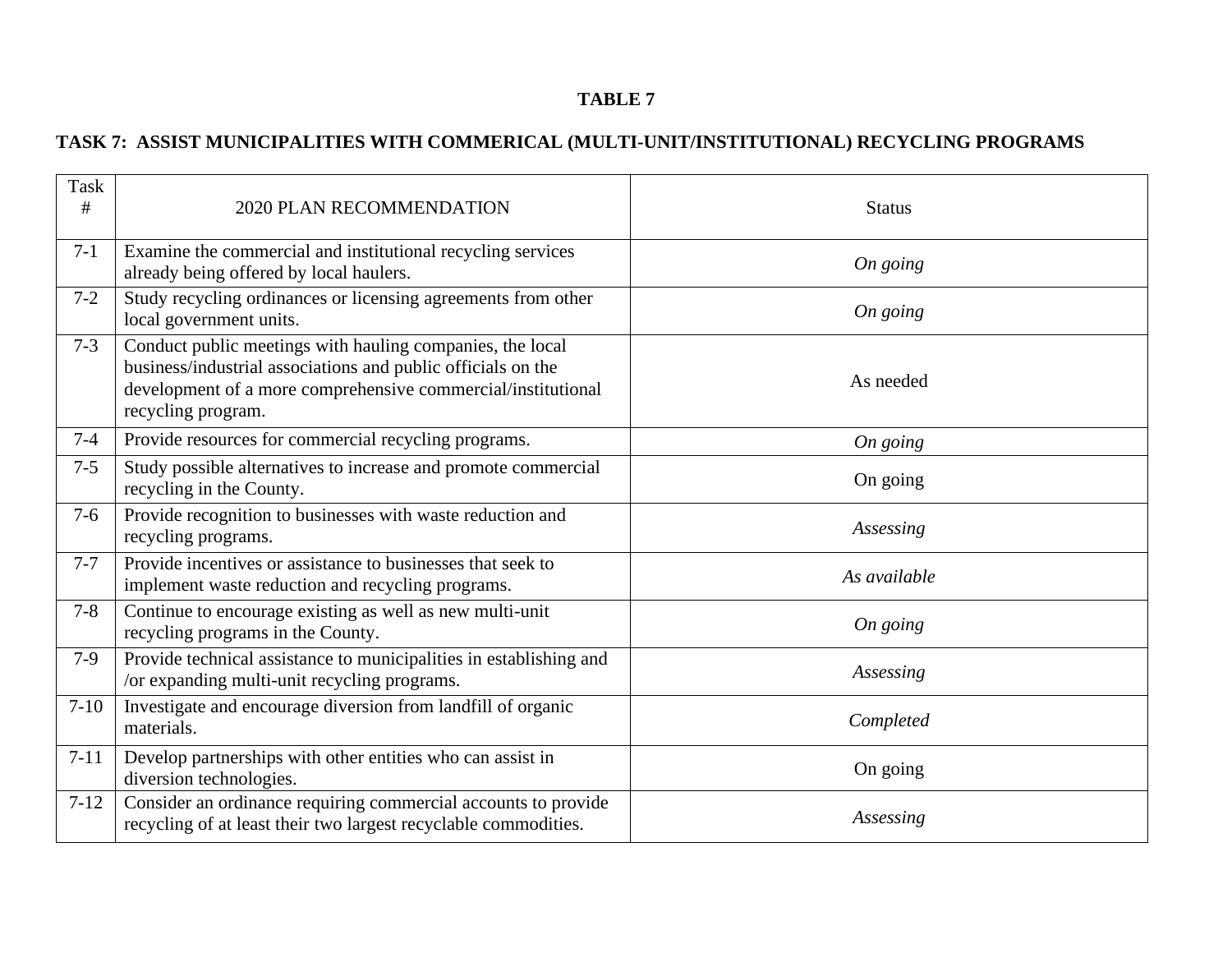## **TASK 8: EVALUATION OF CONSTRUCTION / DEMOLITION DEBRIS**

| Task<br># | 2020 PLAN RECOMMENDATION                                                                                                                                                                               | <b>Status</b> |
|-----------|--------------------------------------------------------------------------------------------------------------------------------------------------------------------------------------------------------|---------------|
| $8-1$     | Provide resources to local builders and contractors regarding<br>current construction/ demolition (C/D) management practices and<br>what options are available for recycling and/or reusing materials. | As needed     |
| $8-2$     | Track the generation and management of construction/demolition<br>debris.                                                                                                                              | On going      |
| $8-3$     | Evaluate whether to adopt an ordinance requiring C/D related<br>projects to submit C/D waste reduction plans.                                                                                          | Assessing     |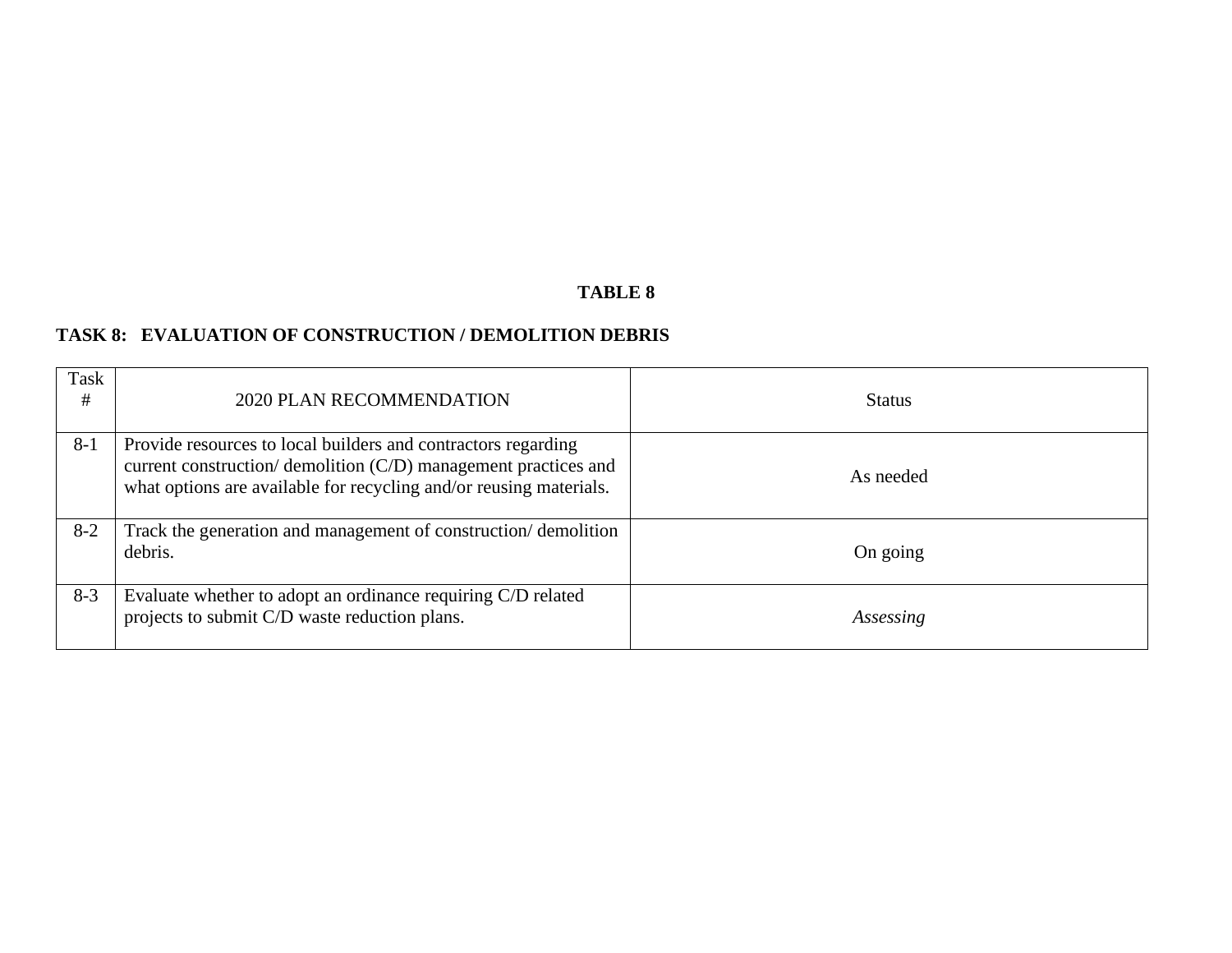## **TASK 9: RECORD KEEPING / REPORTING OF RECYCLING AND LANDFILL OPERATIONS**

| Task<br># | <b>2020 PLAN RECOMMENDATION</b>                                                                                                      | <b>Status</b> |
|-----------|--------------------------------------------------------------------------------------------------------------------------------------|---------------|
| $9-1$     | Track statewide efforts to standardize recycling record keeping and<br>reporting.                                                    | On going      |
| $9 - 2$   | Update reporting format as needed.                                                                                                   | As needed     |
| $9 - 3$   | Continue to collect data and maintain a record keeping system for<br>recycling and waste generation statistics for DeKalb<br>County. | On going      |
| $9 - 4$   | Continue to monitor and track the disposal of waste not recycled with<br>input from waste haulers and landfills.                     | On going      |
| $9 - 5$   | Annually calculate the landfill rate as pounds per person per day and<br>publicize this rate with the goal of lowering it.           | On going      |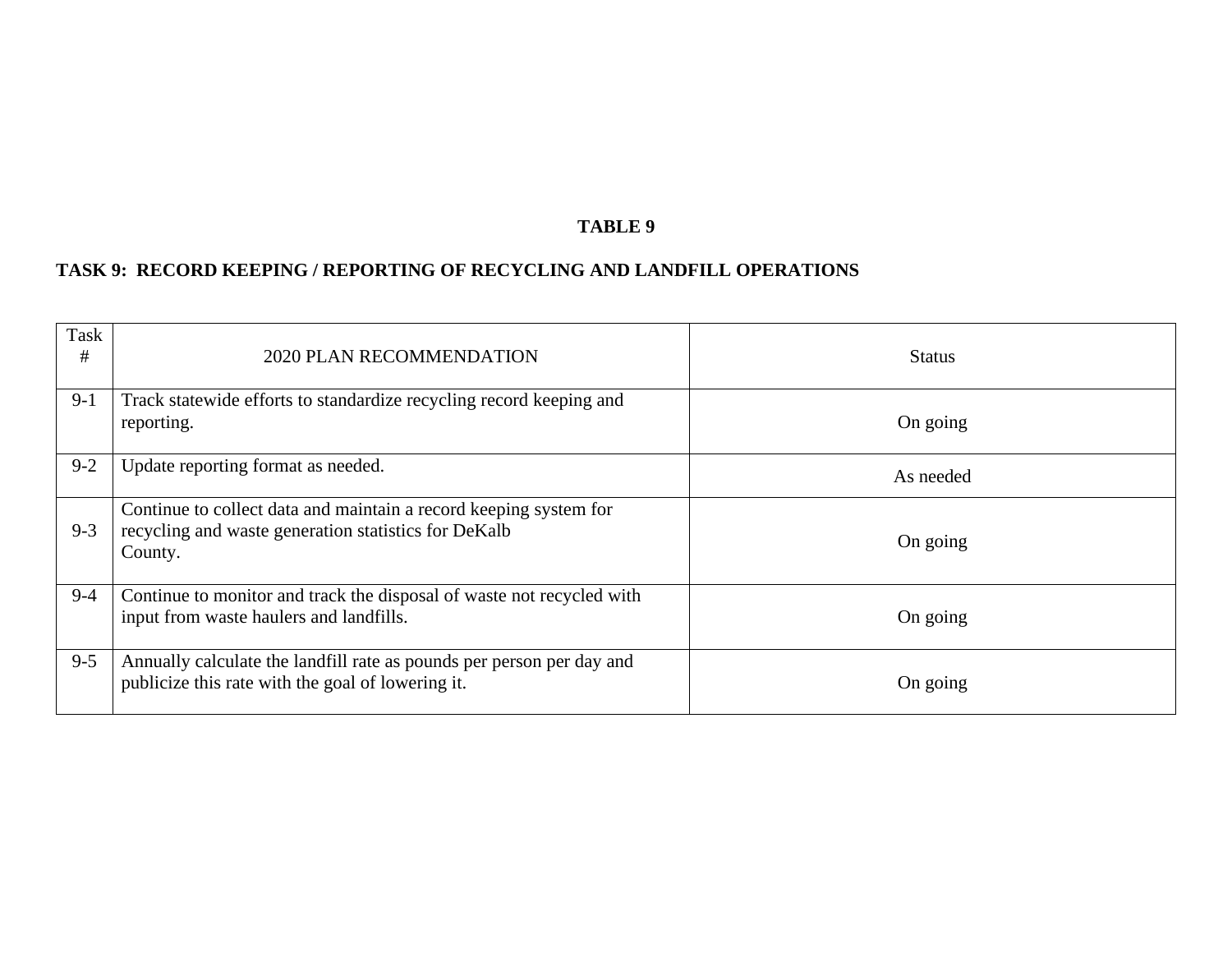### **TASK 10: OVERALL PROGRAM ADMINISTRATION AND FUNDING**

| Task<br># | 2020 PLAN RECOMMENDATION                                                                      | <b>Status</b> |
|-----------|-----------------------------------------------------------------------------------------------|---------------|
| $10-1$    | Continue to utilize funds from the Host Benefit Agreement from the<br>DeKalb County Landfill. | On going      |
| $10-2$    | Select technical and legal consultants, if necessary.                                         | As needed     |
| $10-3$    | Apply for and continue to evaluate appropriate IEPA and DCEO grant<br>funding.                | As Available  |
| $10-4$    | Research and evaluate other funding options (e.g. USEPA, FHA).                                | As Available  |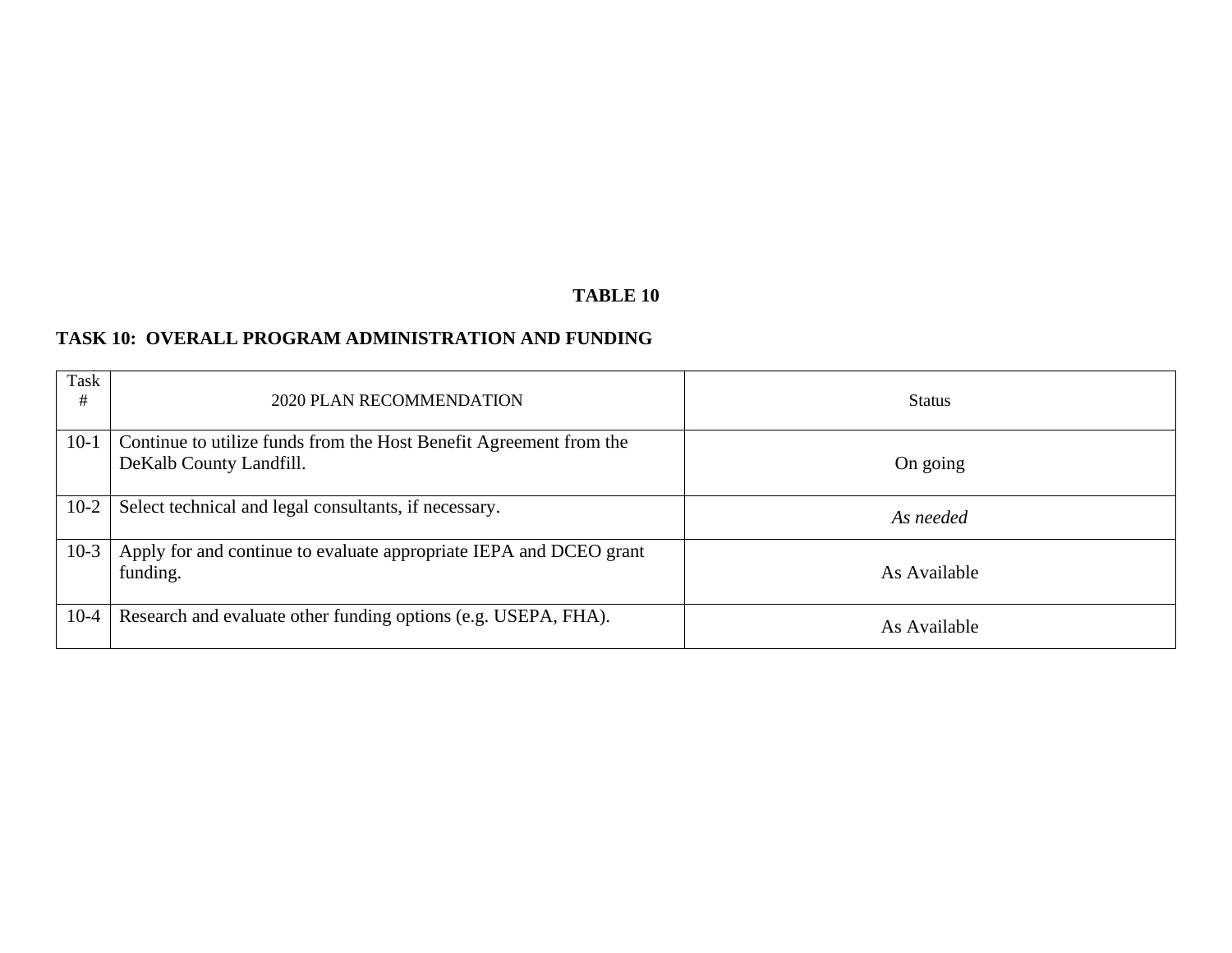### **TASK 11: PROGRAM MONITORING AND EVALUATION**

| Task<br># | 2020 PLAN RECOMMENDATION                                                                                                                                                      | <b>Status</b> |
|-----------|-------------------------------------------------------------------------------------------------------------------------------------------------------------------------------|---------------|
| $11-1$    | Utilize volunteers for an ongoing community advisory committee to<br>plan, track progress, and evaluate success and continue to advance<br>the efforts to achieve zero waste. | As needed     |
| $11-2$    | Analyze reported data from recycling operations to detect trends and<br>to measure the effects of education and of the ordinances establishing<br>recycling service.          | As Available  |
| $11-3$    | Seek feedback from haulers, businesses and the solid waste and<br>recycling committee to determine if recycling program goals are on<br>track.                                | As needed     |
| $11 - 4$  | Evaluate the education program and the recycling provisions of the<br>Plan.                                                                                                   | On going      |
| $11-5$    | Revise priorities and goals and plan future actions.                                                                                                                          | On going      |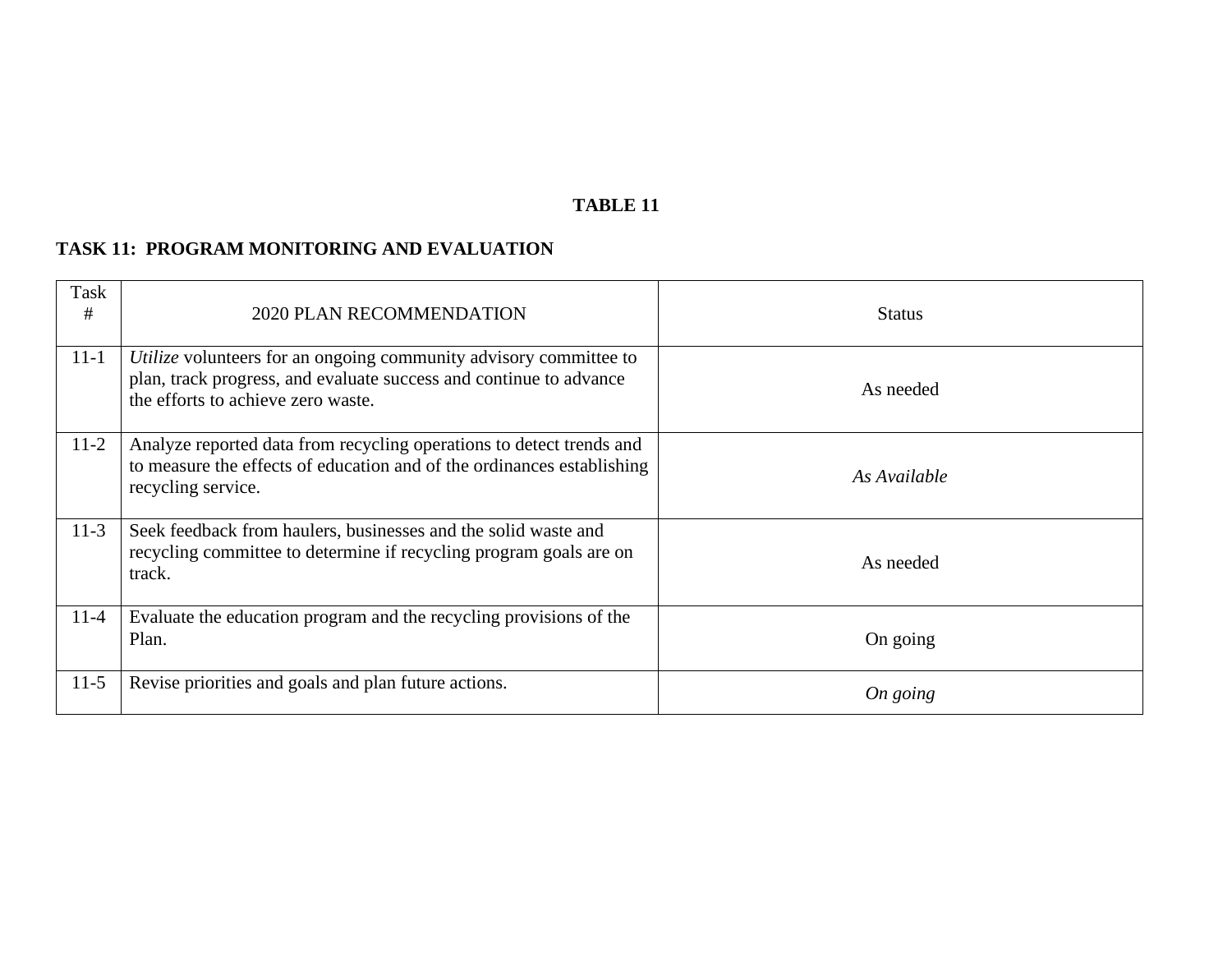# **TASK 12: LEGISLATIVE AND REGULATORY TRACKING**

| Task #   | 2020 PLAN RECOMMENDATION                                                                                                                    | <b>Status</b> |
|----------|---------------------------------------------------------------------------------------------------------------------------------------------|---------------|
| $12 - 1$ | Track the status of bills introduced in the General Assembly that<br>may influence the County's Solid Waste Plan.                           | On going      |
| $12 - 2$ | Send letters and/or meet with legislators on any key bills.                                                                                 | As needed     |
| $12-3$   | Track the status of the IEPA's and DCEO's rule-making for the<br>management of household hazardous waste, white goods, and<br>other wastes. | On going      |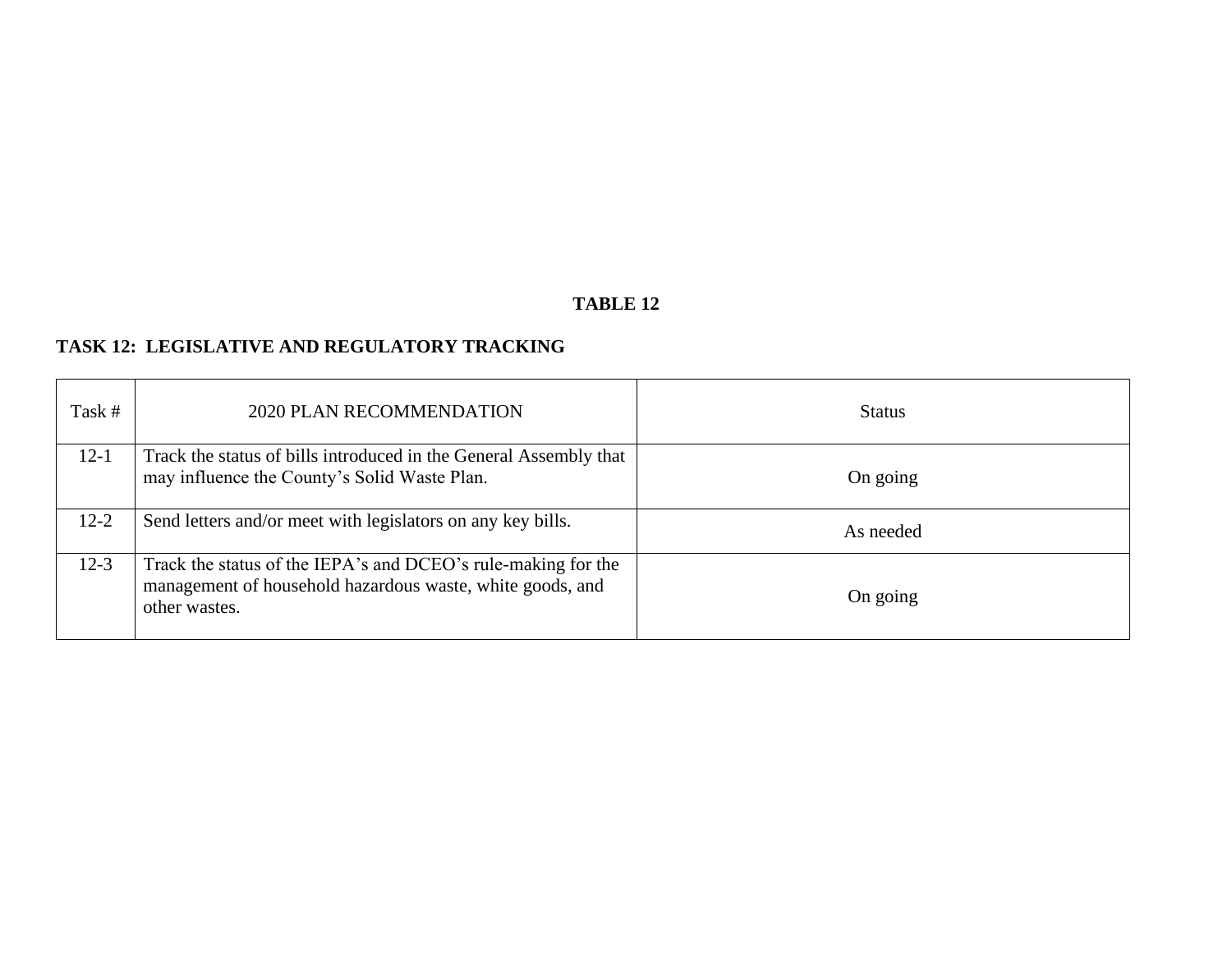# **TASK 13: FINAL DISPOSAL TASK 1: MONITORING OF EXISTING DISPOSAL CAPACITY**

| Task #   | 2020 PLAN RECOMMENDATION                                                                                                                                                                                        | <b>Status</b> |
|----------|-----------------------------------------------------------------------------------------------------------------------------------------------------------------------------------------------------------------|---------------|
| $13-1$   | Conduct an annual evaluation of the location and number of<br>landfills accepting solid waste from the County and the amount of<br>DeKalb County waste they accepted.                                           | On going      |
| $13 - 2$ | Obtain and analyze copies of annual capacity reports and<br>calculations submitted by the landfills to the IEPA (due April 15).                                                                                 | On going      |
| $13-3$   | Annually review the capacity status of each landfill accepting<br>waste from the County to determine the viability and economic<br>feasibility of continued reliance on existing landfill disposal<br>capacity. | On going      |
| $13-4$   | Verify that Landfill owner (Waste Management) prepares an annual<br>capacity determination report and submit it to the County Board.                                                                            | On going      |